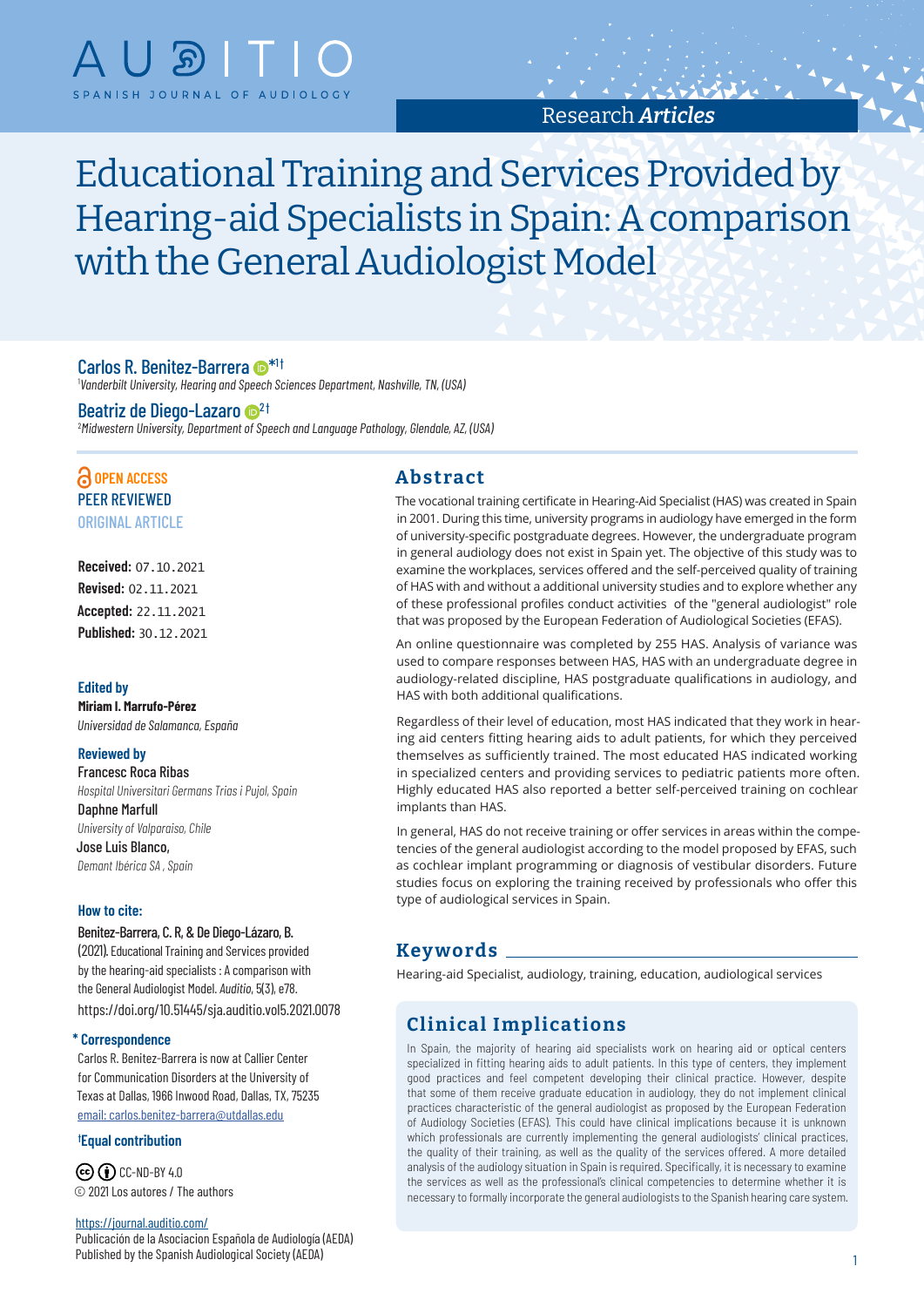# Introduction

The increase in the prevalence of hearing loss in society has increased the number of professionals and training programs in the field of audiology (Goulios, 2010; Goulios & Patuzzi, 2008). As a result, after identifying a precarious situation in hearing health services, the European Federation of Audiological Societies (EFAS) published in 2001, the *General Audiologist* model (GA), which was recommended to be implemented throughout Europe (EFAS, 2001). This initiative aimed to create a new professional figure that had the competence to offering audiological services that until then were provided by a diverse group of health professionals (e.g., otorhinolaryngologists or ear-nose-throat doctors [ENTs], medi $cal$  audiologists<sup>1</sup> or hearing-aid specialists). These competencies included the diagnosis and treatment of hearing loss, as well as the evaluation and treatment of tinnitus or vestibular disorders (EFAS, 2001). Given the broad perspective of the GA, the competencies of ENTs, medical audiologists and hearingaid specialists partially overlap with those of the GA. For example, while GAs and ENTs have competence to perform an otoscopy, only ENTs are trained to treat the outer and middle ear infections. It should be noted that the specific competences of each of these professionals may vary according to the current legislation in each country. Nevertheless, the audiological evaluation and treatment must be carried out by an interdisciplinary team. It is recommended that the GA serves as the interdisciplinary team coordinator, delegating medical and surgical aspects of treatment to ENTs and/or medical audiologists. The GA also oversees the hearing-aid specialist activities (American-Speech-Language-Hearing Association, 2020; EFAS, 2001). Therefore, the GA can carry out his/her professional activities in a variety of work environments, from hearing aid centers, fitting hearing aids, to private ENT clinics or hospitals focused on cochlear implantation.

In Spain, the EFAS recommendations triggered the creation of a Hearing-aid Specialist (HAS) vocational training certificate<sup>2</sup> in 2001, which did not exist until then (Royal Decree-Law 1685/2007). However, it was considered unnecessary to create an official university program (undergraduate or graduate degree) in general audiology. It was established that the diagnosis and treatment of hearing loss via hearing aids could be performed by HAS, while other audiological services not related to hearing aid fitting (e.g., cochlear implants) would continue being offered by professionals from audiology-related disciplines, mainly ENTs and other medical professionals (Order SCO/1262/2007).

Despite the lack of recognition of the GA, graduate degrees have emerged in Spain in recent years. These studies take the form of university-specific postgraduate degrees, in which the curriculum reproduces, at least in part, the GA model. This means that even though university-specific postgraduate qualifications provide specialized and accredited training in audiology, these degrees do not allow practicing as GA or HAS after graduation. As a result, the qualification and professional profile of the GA has never formally existed in Spain. The appearance of these degrees has caused that four professional profiles of HAS currently exist in Spain: Professionals with the vocational training certificate in HAS only, professionals with vocational training certificate and postgraduate qualifications in audiology, professionals with vocational training certificate and undergraduate degree in audiology-related discipline, and, finally, professionals with vocational training certificate, undergraduate degree in audiology-related discipline and postgraduate qualifications in audiology. The objective of this study was to compare the workplaces, the services offered and the self-perceived quality of their training of the different profiles of HAS currently existing in Spain, and to examine whether any of these professional profiles currently implement professional activities competence of the GA model. Our *hypothesis* was that HAS with postgraduate qualifications in audiology and/or undergraduate degree in audiology-related discipline would show better self-perception of their training and more varied professional competencies than those with the HAS vocational training only. In addition, we hypothesized that HAS with postgraduate qualifications in audiology and/or undergraduate degree in audiology-related discipline would perform their professional work more frequently in workplaces outside hearing aid or optical centers and that they would offer a wider range of services than HAS with only the vocational training certificate. Therefore, HAS

<sup>&</sup>lt;sup>1</sup> The medical audiologist is a professional figure that, unlike other European and Latin American countries, does not exist in Spain. The medical audiologist receives a basic medical training and then specializes in audiology, without necessarily becoming an ORL.

<sup>2</sup> Vocational training are certified professional studies alternative to college that provide theoretical and practical skills, offering hands-on training, and enabling fast incorporation to the labour market.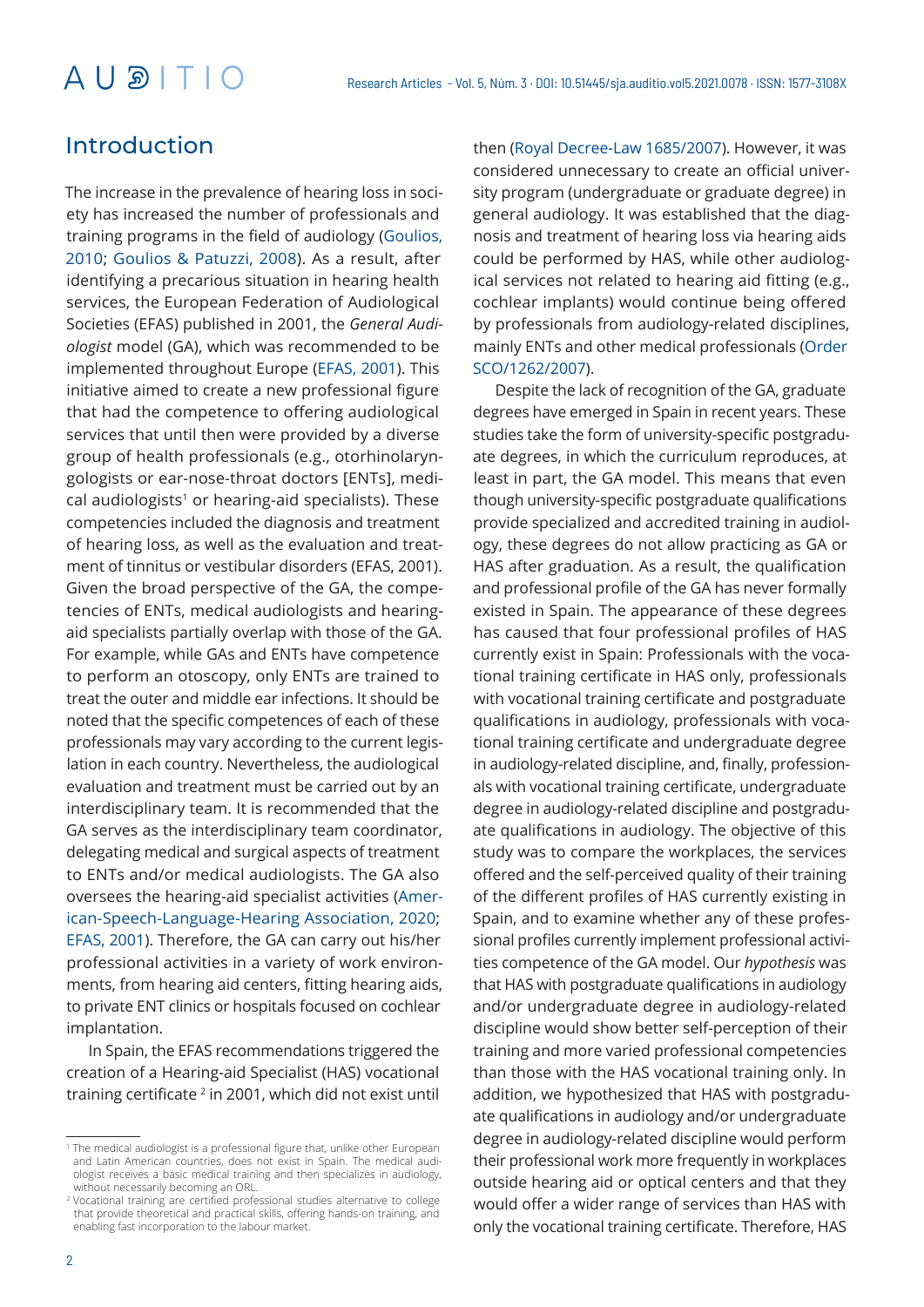with postgraduate qualifications in audiology and/or undergraduate degree in audiology-related discipline would show a professional profile closer to the GA than professionals with only a degree in HAS.

# Methods

### **Questionnaire**

A questionnaire was developed on the Google Forms platform (available in the Supplementary Material). HAS who developed their professional services in Spain were targeted for data collection. The questionnaire was disseminated online. Participants completed the questionnaire voluntarily and anonymously and received no compensation for their participation. The study was approved by the Vanderbilt University Institutional Review Board (USA).

The questionnaire was divided into three sections: Demographic questions (7), professional services questions (12) and audiology training questions (12). Demographic questions included the age of participants, gender, education and training received, the autonomous community where they practiced as HAS, and their current workplace/s. The workplaces were divided into hearing aid centers (independent and chain), optical centers<sup>3</sup> (independent and chain), early intervention centers, schools (institutes, universities, or private centers), manufacturers, private hospital or ENT clinics, public hospitals and unemployed.

Professional performance questions focused on the populations attended (pediatric or adult) and the type of service offered (counselling and adaptation of hearing aids and cochlear implants, as well as evaluation and treatment of vestibular disorders). In addition, questions on the implementation of evidence-based clinical practices were included, specifically performing real-ear measurements (REM) when fitting hearing aids. This question is characteristic of the professional practice questionnaire since REM are used as an indicator of good practices because the use of this clinical protocol predicts patient satisfaction in the hearing-aid fitting process (Aarts & Caffee, 2005; Kirwood, 2010; Mueller & Picou, 2010). Professional performance responses were organized on a Likert scale of one to four (1 = never,  $4 =$  always).

Training questions focused on professionals' selfperceptions on their overall training as well as on specific areas of audiology (hearing aid fitting and counselling, bone-anchored hearing-aids [BAHA], and cochlear implant programming and counselling). In addition, they were asked how they would perceive the creation of an official undergraduate degree in audiology in Spain, whether they thought that the quality of the audiology training in Spain was at the same level as in other countries and, if in general, they perceived they had good enough training to perform their daily clinical practice. The answers to the questions in the training section were organized on a Likert scale of one to four (1 = strongly disagree, 4 = strongly agree). Finally, it should be noted that in the present study we analyzed a sub-sample of the questions included in the questionnaire, which are relevant to answering our research questions. Results of questions not included in this study are available upon request.

### **Participants**

Two hundred and ninety-two participants completed the questionnaire between May and December 2018. Of these, 33 indicated that they were not qualified as HAS, so their responses were discarded. Of the remaining sample, four other questionnaires were discarded because professionals reported currently working outside Spain (three in South America and one in the United Kingdom). As a result, 255 questionnaires were selected for this study. One hundred and seventy-six were completed by women and 79 by men. The most represented age group was 25-35 years with 102 participants, followed by 35-45 years with 90 participants, 45-55 years with 37 participants, 18-25 years with 17 participants and >55 years with 9 participants. The autonomous communities of origin are represented in **Table 1**. Moreover, from the 255 HAS in total, 186 (72%) did not report having any additional degree beyond the vocational training (HAS), 11 participants (4%) had obtained a postgraduate qualification in audiology (HAS+G) in addition to the vocational training4 . 41 (16%) had obtained a university degree in an audiology-related discipline (HAS+U) and 17 (7%) a postgraduate qualification in audiology and a university degree in an audiology-related discipline (HAS+UG).

<sup>&</sup>lt;sup>3</sup> In Spain, optical centers with a certified hearing-aid specialist are authorized to dispense hearing aids. As a result, many HAS work in these type of healthcare facilities.

<sup>4</sup> For some of the university-specific graduate degrees in audiology, Spanish universities admitted HAS without a university degree in their courses during the first years of implementation.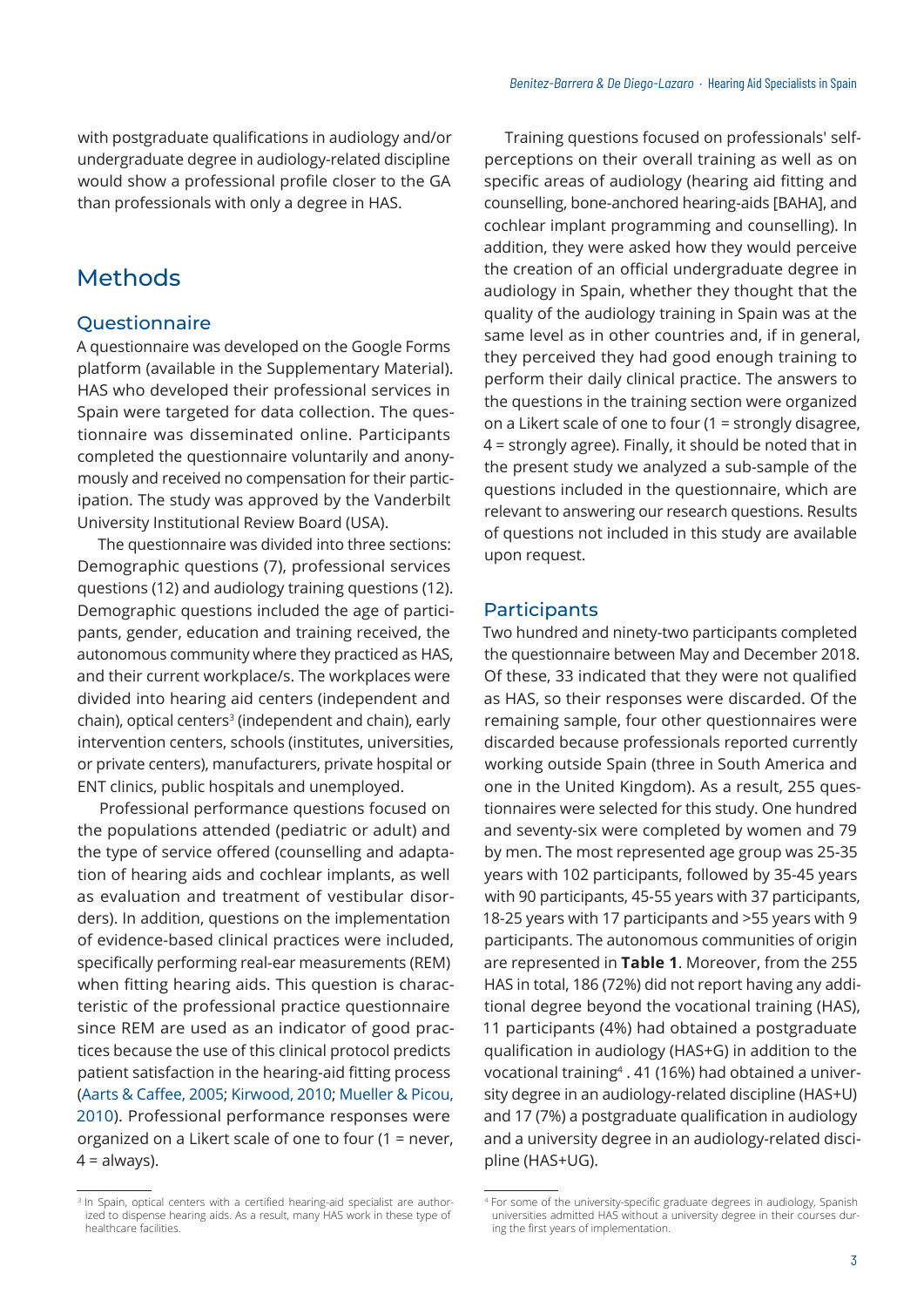# $AUBITIO$

| <b>Autonomous community</b>                                                                                                                                                                                               | $\frac{9}{6}$ |  |  |  |
|---------------------------------------------------------------------------------------------------------------------------------------------------------------------------------------------------------------------------|---------------|--|--|--|
| Community of Madrid                                                                                                                                                                                                       | 27            |  |  |  |
| Valencian Community                                                                                                                                                                                                       | 14            |  |  |  |
| Andalusia                                                                                                                                                                                                                 | 13            |  |  |  |
| Catalonia                                                                                                                                                                                                                 | 9             |  |  |  |
| Castilla y León                                                                                                                                                                                                           | 6             |  |  |  |
| <b>Basque Country</b>                                                                                                                                                                                                     | 6             |  |  |  |
| Others                                                                                                                                                                                                                    | 25            |  |  |  |
| The question about autonomous communities was included<br>to the questionnaire after its release so only 159 participants<br>are represented. Cantabria, Ceuta, and Melilla were not<br>represented in the questionnaire. |               |  |  |  |

Table 1: Distribution of participants by autonomous community

## Analyzes

To analyze workplaces the total number of responses for each category from this question (each participant was able to mark more than one workplace), and the percentage of responses for each workplace category were computed over the total number of responses. To analyze whether there were differences between the groups (HAS, HAS+U, HAS+G, HAS+UG) on their most common workplaces, a chi-square test of heterogeneity with Monte-Carlo simulation was performed with workplace categories as a dependent variable, and group as an independent variable. In addition, post-hoc chi-square analysis was performed to analyze which groups differed from each other on the distribution of workplaces.

To analyze whether there were differences between the groups in terms of the services offered and the self-perceived quality of their training, oneway within-subjects analysis of variance (ANOVA) was conducted for each of the service and training questions. In all ANOVAs, the score provided for each question (between 1 and 4) served as the dependent variable, while group (HAS, HAS+U, HAS+G, HAS+UG) served as the independent between-subject variable. In all cases, when the results of the overall ANOVAs (omnibus) were significant, post-hoc analyzes were performed to analyze differences between the different groups. In cases of violation of sphericity assumptions, ANOVAs p-values were computed with Huynh-Feldt correction. Finally, in all post-hoc analysis, the false-discovery rate of Benjamini and Hochberg was used to correct for multiple comparisons.

# **Results**

### **Workplaces**

In general, considering the entire sample, we observed that hearing aid or optical centers (82%) were the workplaces in which participants indicated to develop most frequently their professional activity. Other workplaces indicated were private ENT clinics or hospitals (private and public; 6%), hearing-aid manufacturers (5%), teaching centers (3%), and early intervention centers (2%). Only 2% of the total sample indicated that they were unemployed (see **Table 2**). The groups from the sample (HAS, HAS+U, HAS+G, and HAS+UG) differed significantly on their workplaces ( $\chi^2$  = 60,84  $p$  < 0,01). Post-hoc analysis indicated that this difference was between the HAS+UG group and the HAS group (*p* < 0,01) and between the HAS+UG group and the HAS+U group (*p* < 0,01). For example, HAS+UGs worked more frequently in early intervention centers (10.5%) or hospitals (5%) than the rest of the groups (0%; **Table 2**).

### Audiology services

In general, considering the entire sample, we observed that a large majority of the participants indicated conducting hearing aid counselling and fitting frequently (92%), followed by bone-anchored hearing aids counselling and fitting (23%), cochlear implants counselling and fitting (14.5%) and diagnosis and treatment of vestibular disorders (10%; See **Figure 1**). In addition, most of the participants indicated providing services to adult patients (93%), while the number of participants who indicated providing services to patients under 18 and under 5 years old was lower (34% and 20%, respectively; see **Figure 2**). 65% of the sample indicated conducting real-ear measurement during hearing-aid fitting (good practices). Finally, 22% of the sample indicated that their patients were frequently advised on the different communication methods (oral language, sign language, etc.). The ANOVAs performed to compare the types of service offered between the groups revealed significant differences in some of the questions. Specifically, the groups differed significantly on the frequency of cochlear implants counselling and programming ( $F_{3,251}$  = 3,5,  $p < 0.05$ ,  $\eta_{G}^2 = 0.04$ ) and on provision of information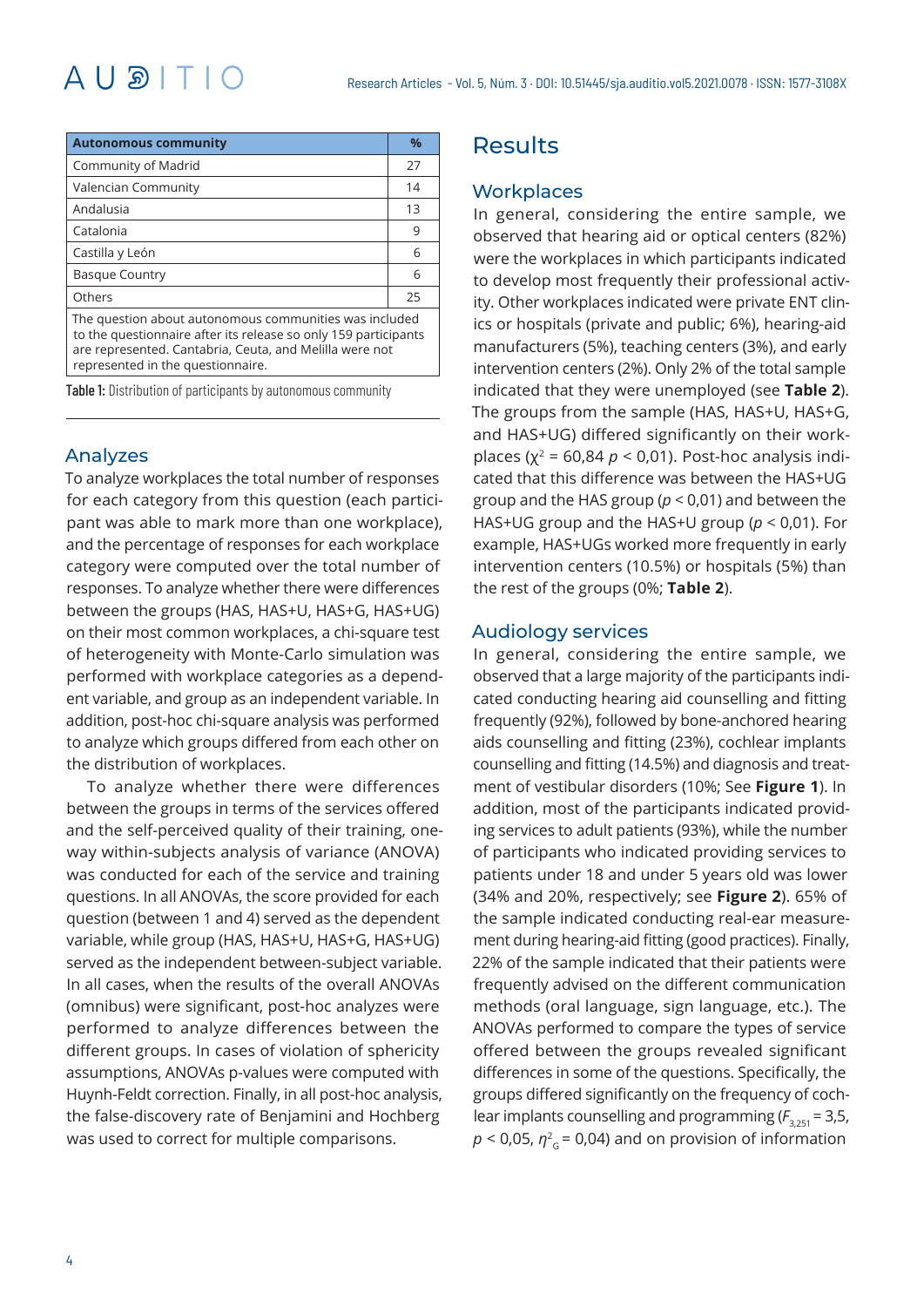|                                                       | <b>Total Sample</b><br>$(n = 255)$ | <b>Groups</b>             |                     |                       |                      |
|-------------------------------------------------------|------------------------------------|---------------------------|---------------------|-----------------------|----------------------|
|                                                       |                                    | <b>HAS</b><br>$(n = 186)$ | HAS+U<br>$(n = 41)$ | $HAS+G$<br>$(n = 11)$ | HAS+UG<br>$(n = 17)$ |
| <b>Optical Center</b><br>(chain, 5 centers or more)   | 14.0%                              | 15.0%                     | 15.5%               | 15.5%                 | 0.0%                 |
| Independent optical Center<br>(5 centers or less)     | 10.5%                              | 8.0%                      | 24.5%               | 0.0%                  | 5.0%                 |
| Hearing Aid Center<br>(chain, 5 centers or more)      | 31.0%                              | 35.5%                     | 24.5%               | 15.5%                 | 10.5%                |
| Independent Hearing Aid Center<br>(5 centers or less) | 27.0%                              | 24.0%                     | 22.5%               | 46.0%                 | 53.0%                |
| Early Intervention Center                             | 2.0%                               | 1.0%                      | 2.0%                | 0.0%                  | 10.5%                |
| Private ENT hospital or clinic                        | 5.0%                               | 5.5%                      | 2.0%                | 7.5%                  | 5.0%                 |
| Public hospital                                       | 0.5%                               | 0.0%                      | 0.0%                | 0.0%                  | 5.0%                 |
| Teaching Center (Audiology)                           | 3.0%                               | 2.5%                      | 4.5%                | 0.0%                  | 10.5%                |
| Manufacturer                                          | 5.0%                               | 6.0%                      | 2.5%                | 15.5%                 | 0.0%                 |
| Unemployed                                            | 2.0%                               | 2.5%                      | 2.0%                | 0.0%                  | 0.0%                 |

#### Table 2: Percentage of responses per workplace type for each group

HAS = Hearing-Aid Specialist; HAS+U = Hearing-Aid Specialist with an Undergraduate degree in audiology-related discipline; HAS+G = Hearing-Aid Specialist with a (post)Graduate qualification in audiology; HAS+UG = Hearing-Aid Specialist with an Undergraduate degree in audiology-related Discipline and a (post)Graduate qualification in Audiology. Percentages can add up to more than 100% because participants could indicate more than one workplace.



Figure 1. Average scores across participants regarding questions related to "type of service". HAS = Hearing-aid Specialist; HAS+U = Hearing-aid Specialist with Undergraduate degree in audiology-related discipline; HAS+G = Hearing-aid Specialist with (post)Graduate qualifications in audiology; HAS+UG = Hearing-aid specialist with undergraduate degree in audiology-related discipline and postgraduate qualifications in audiology; BAHA = Bone-anchored hearing aid.  $* p < 0.05$ ; \*\*\* p < 0.001.

related to communication options to their patients (*F*3,251 = 6,8, p < 0,001, *η*<sup>2</sup> <sup>G</sup>= 0,08). Post-hoc analysis revealed that HAS+UG provided significantly fewer services related to cochlear implant counselling and programming than HAS (*p* < 0,05) and HAS+U (*p* < 0,05). In addition, participants with HAS+UG provided more frequently information to their patients on communication options than HAS (*p* < 0,001) and HAS+U (*p* < 0,05). No differences were found between any of the

groups in the remaining questions related to audiology services (hearing aids, bone-anchored hearing aids, or balance disorders; see **Figure 1**).

The ANOVAs performed to compare the types of services offered by age between the groups revealed significant differences on the number of children under five years of age attended ( $F_{3,251}$  = 4,4,  $p < 0.01$ ,  $\eta^2$ <sub>G</sub> = 0,05). Post-hoc analysis revealed that HAS+UG attended more frequently children under five years of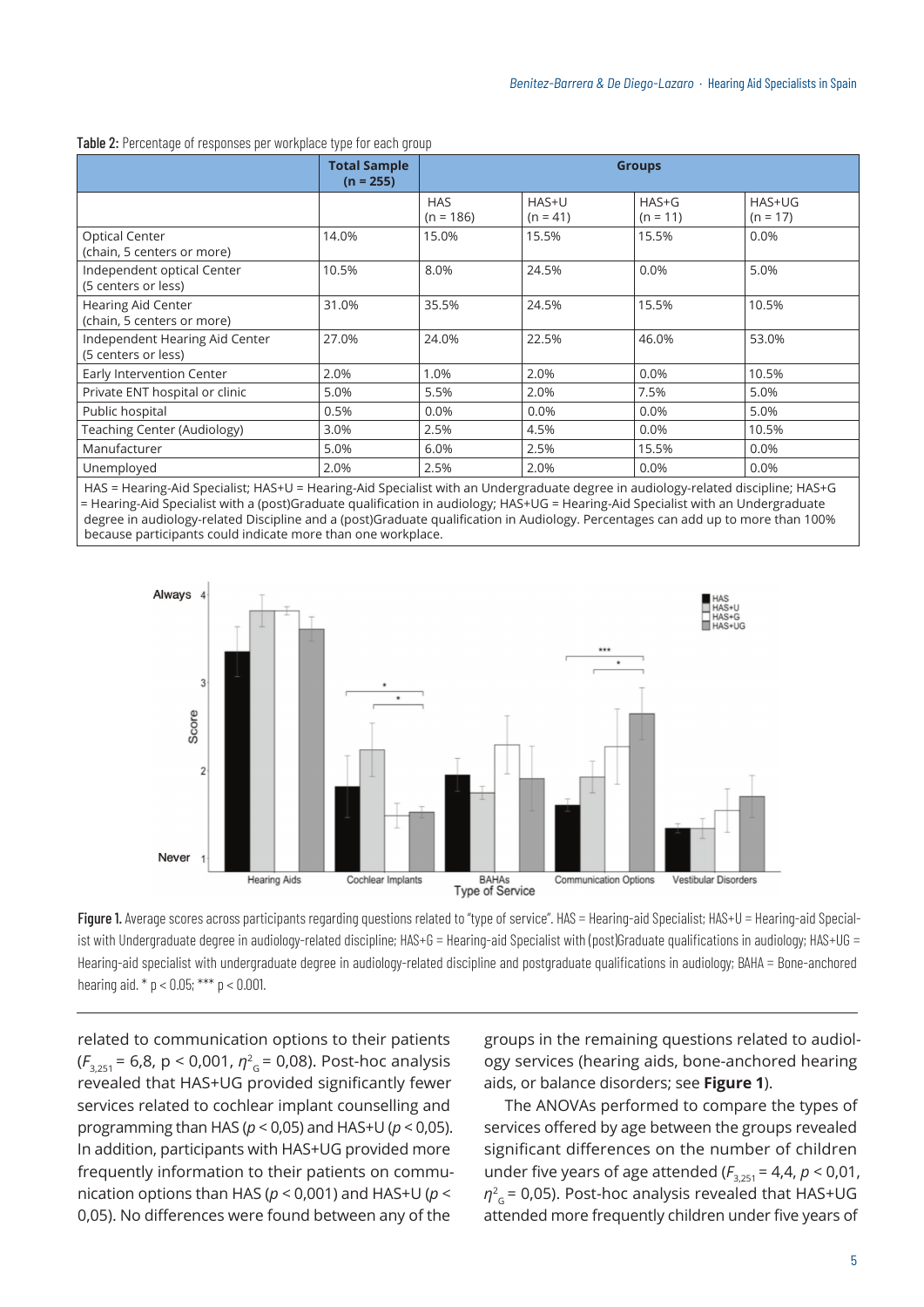

Figure 2. Average scores across participants regarding questions related to services provided by age. HAS = Hearing-aid specialist; HAS+U = Hearingaid specialist with undergraduate degree in audiology-related discipline; HAS+G = Hearing-aid specialist with postgraduate qualifications in audiology; HAS+UG = Hearing-aid specialist with undergraduate degree in audiology-related discipline and postgraduate qualifications in audiology; y/o = years old.  $*$  p < 0.05;  $**$  p < 0.001

age than HAS (p=0.,01) and HAS+U (p=0,05). No differences between the groups on any other question related to services provided by age were found (adults and children under 18 years of age; see **Figure 2**).

## Self-perceived quality of training

In general, considering the entire sample, we observed that a high percentage of participants (87%) indicated that they had sufficient training to implement their daily audiological practice. However, only 26% indicated that audiology training in Spain was at the same level as other surrounding countries. Regarding the education received, almost all participants (94.5%) indicated that they had adequate training to evaluate, counsel and fit patients with hearing aids. In contrast, 36% and 21% of participants reported having received adequate training to evaluate, counsel, fit, and program BAHA and cochlear implants, respectively. In addition, a high percentage of the sample reported having sufficient training to put scientific information into practice on their daily work (65%) and to seek continuous training opportunities (89%). In addition, most participants (90%) indicated that an undergraduate degree in audiology was necessary in Spain and that they would try to

complete it, if possible (94.5%). Finally, 23% of participants noted that a degree in audiology would pose a threat to their current job.

ANOVAs performed to compare self-perceived quality of training among groups revealed significant differences in cochlear implant programming and counselling training ( $F_{3,251}$  = 4,5,  $p < 0.01$ ,  $\eta_{G}^{2}$  = 0.05; see **Figure 3**). Post-hoc analysis revealed that HAS+UG provided significantly fewer services related to cochlear implant counselling and programming than HAS (*p* < 0,01) and HAS+U (*p* < 0,01). No differences were found between any of the groups in the rest of the training-related questions (hearing aids and boneanchored hearing aids). Therefore, there were no significant differences between the groups implementing good clinical practices, seeking continuous training or on the need to create a degree in audiology in Spain, among others.

# **Discussion**

The purpose of this study was to explore whether the different Hearing-Aid Specialist (HAS) professional profiles currently existing in Spain differed in the work-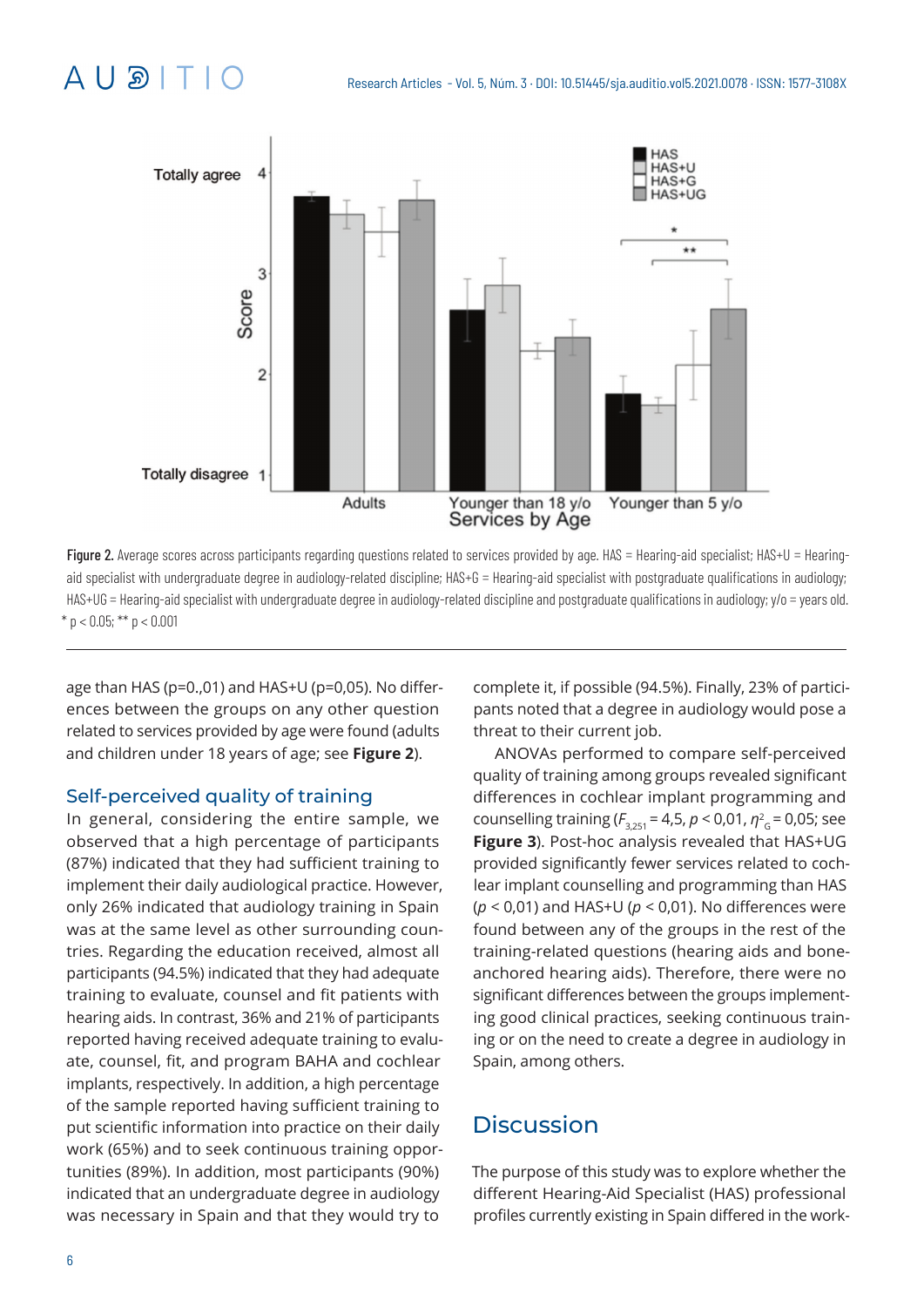

Figure 3. Survey average scores across participants regarding self-perceived training questions by audiology area. HAS = Hearing-aid specialist; HAS+U = Hearing-aid specialist with undergraduate degree in audiology-related discipline; HAS+G = Hearing-aid specialist with postgraduate qualifications in audiology; HAS+UG = Hearing-aid specialist with undergraduate degree in audiology-related discipline and postgraduate qualifications in audiology; BAHA = Bone-anchored hearing aid;  $** p < 0.01$ 

places, services offered and the self-perceived educational training, and examine if any of these professional profiles performed clinical activities characteristic of the general audiologist (GA). We compared four groups of professionals: HAS with vocational training certificate (HAS) only, HAS with undergraduate degree in an audiology-related discipline (HAS+U), HAS with postgraduate qualifications (HAS+G) and HAS with undergraduate degree in an audiology-related discipline and postgraduate qualifications in audiology (HAS+UG). The results indicated that, regardless of their educational level, most HAS from Spain (1) have no university education in the form of an undergraduate degree in audiology-related discipline or graduate degree in audiology (71%), (2) perform their professional clinical activities in hearing aid and optical centers, (3) limit their professional activities to hearing-aid fitting in adults, for what they perceived they had received adequate trained, and (4) do not show a professional profile similar to the GA model, because according to the European Federation of Audiological Societies (EFAS, 2001), GA's competencies extend to the treatment of hearing loss with bone-anchored hearing aids and cochlear implants, as well as the diagnosis and treatment of tinnitus and vestibular disorders.

# Differences between groups by educational level: Workplaces

Regardless of the education level, most HAS developed their professional activities in hearing aid or optical centers. The percentage of HAS working in other workplaces was less than 20%. However, and partially according to our hypothesis, we found that HAS+UG worked more often than HAS and HAS+U in independent hearing aid centers and public hospitals. The HAS and the HAS+U worked more often in hearing aid centers from commercial chains and optical centers than the other groups. This is of interest because, despite of focusing on hearing-aid fitting, independent hearing aid centers tend to serve more often patients with special needs (e.g., pediatric population) than optical and hearing aid centers from commercial chain, which serve mainly elderly population with hearing loss. Independent hearing aid centers and hospitals may actively seek to hire HAS with higher education to provide more specialized services to their patients. Although HAS+UG are present in hospitals, the percentage is low (5%). It would be of interest to investigate which professionals are providing services characteristic of the GA in hospitals, ENT clinics or early intervention cent-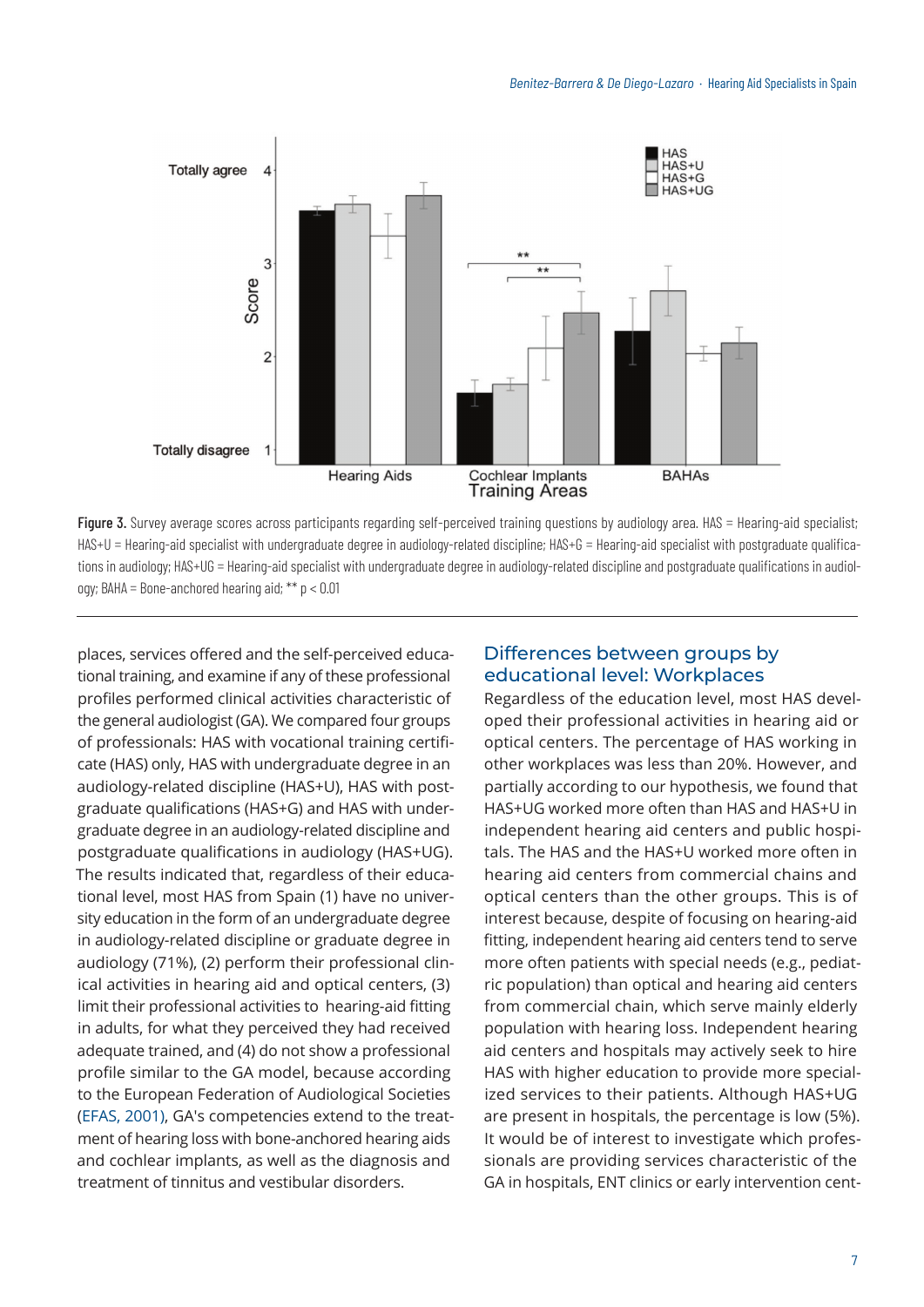# $A \cup B \cap T \cap C$

ers. Future research studies could investigate the training and competencies of other hearing health professionals, as well as patient satisfaction with the services received from these professionals to assess the possibility of improving audiology education in Spain.

# Differences between groups by educational level: Services offered and training

We only observed differences between the groups in two questions related to services and training. The first difference was observed in services provided to patients under five years old, who are treated more frequently by HAS+UG than by HAS and HAS+U. This may be related to the fact that HAS with higher education levels are more present in specialized hearing aid centers, early intervention centers, and public hospitals than those with lower education levels. The second difference was found in cochlear implant programming, where HAS+UG indicated that they felt more trained than HAS and HAS+U. However, HAS+UG offered services in this area less frequently than the other two groups. This could be explained by the fact that some large hearing aid centers from commercial chains, where there is a higher prevalence of HAS with no postgraduate qualifications in audiology, provide cochlear implant programming services. Therefore, some of these professionals (HAS and HAS+U) may have to counsel and programme cochlear implants even though they do not perceive themselves as sufficiently trained in this area. However, regardless of their education level, the frequency at which professionals offered implant programming services was low in all groups. Therefore, it is possible that other hearing health professionals (ENTs, implant manufacturer engineers, etc.) are conducting professional activities characteristic of the GA. Future studies should meticulously define which professional performs cochlear implant programming, the training received, and the quality of the service. In general, a large majority of HAS perceived themselves to be primarily trained for fitting hearing aids to adults and indicated offering this service more frequently than any other.

Finally, regardless of the educational level, the professionals indicated that the level of audiology training in Spain was not comparable to other countries and that they saw a need to create an under-

graduate degree in audiology. These responses are likely motivated by the lack of training indicated by professionals in certain areas of audiology. However, most participants indicated that they were sufficiently trained to perform their daily clinical tasks, which focus on fitting hearing aids to adult patients. In addition, the percentage of participants who indicated implementing good practices by using REM is comparable to those reported in other countries such as the United Kingdom or the United States (~65%; Aarts & Caffee, 2005; Kirwood, 2010; Mueller & Picou, 2010).

Therefore, based on the survey´s data, the audiology training system in Spain is not ready to provide a professional profile that resembles the general audiologist model. Future studies could include professionals from audiology-related disciplines (engineers, ENTs, speech therapists, and other health personnel) to provide a comprehensive overview of the situation of audiology in Spain. National audiology associations need to conduct studies that include all professionals, their training, and the services they offer, as well as indices of patient satisfaction. Depending on the results obtained, the creation of an undergraduate degree in audiology in Spain that complements the current HAS vocational training could be considered and perhaps promoted. By doing this, GAs could be trained in Spain following the model proposed by EFAS. As a result, the professional profile of the GA could emerge and be recognized, opening areas of professional activities that nowadays seem to be inaccessible to HAS. This could potentially improve hearing health services.

# Limitations

The results of this study were based on HAS selfperceived answers using a digital questionnaire. No direct observations were obtained on their professional performance. Although it is a very common practice to analyze professional performance with questionnaires (Aarts & Caffee, 2005; Kirwood, 2010; Mueller & Picou, 2010), it is important to remember that questionnaires have their limitations. The main limitation being the social acceptance bias that causes respondents answering in a socially acceptable manner. Some of the strategies that prevent social acceptance bias are to inform respondents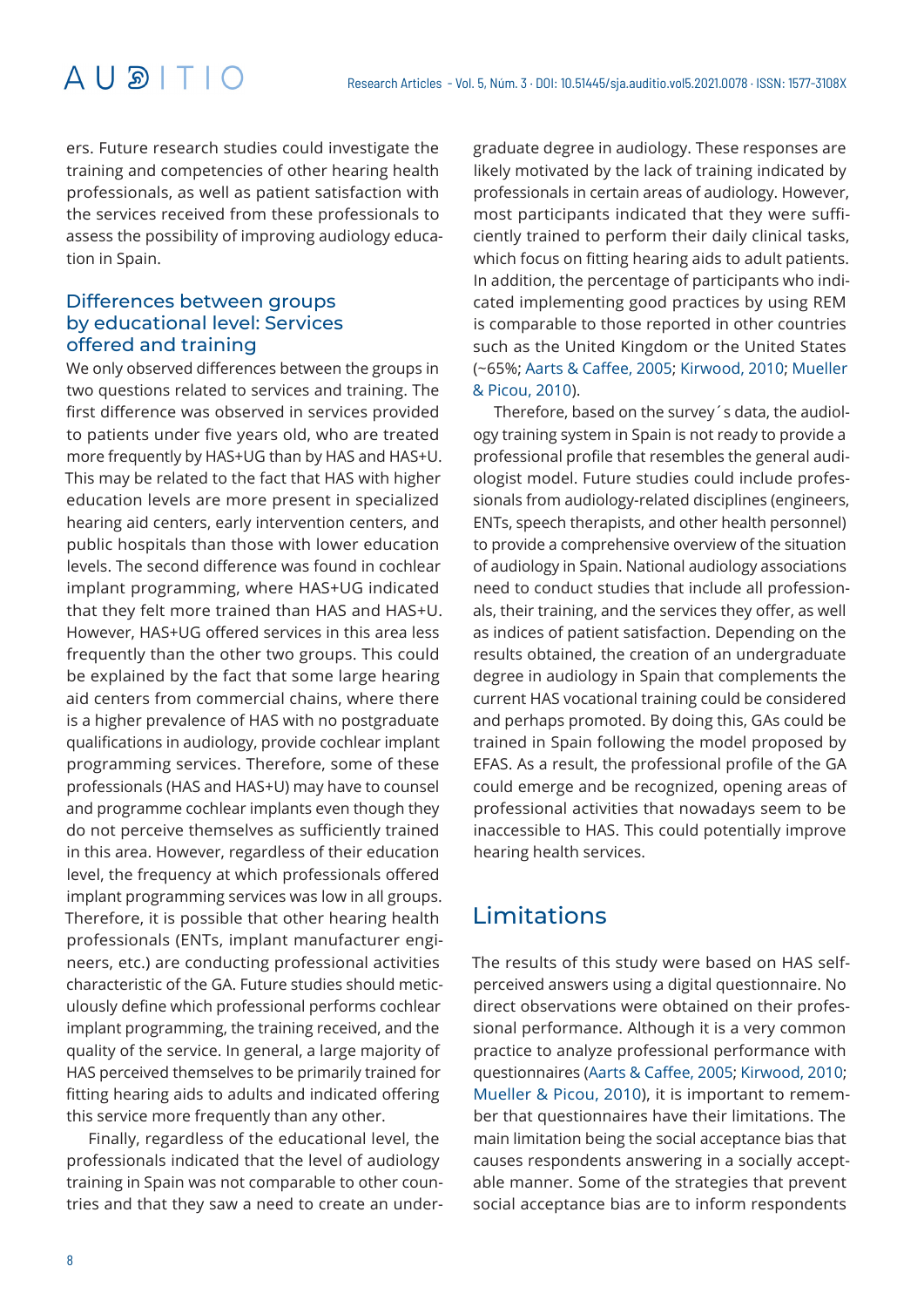that the results are anonymous, to use a questionnaire instead of an interview, or using multiple choice questions instead of open questions. All these strategies were included in the questionnaire used in this study. In addition, this study is limited by differences in sample size between the groups which could affect statistical power to detect significant differences between groups. Therefore, interpretation of the results must be taken with caution until future research studies replicate these findings.

# Conclusion

Data from this study indicate that regardless of whether they have completed university training in the form of an undergraduate degree in an audiology-related discipline or postgraduate qualifications in audiology, most of the HAS in Spain develop their professional work adapting hearing aids to adult patients in hearing aid centers. HAS with a university degree in audiology and an undergraduate degree in an audiology-related discipline receive a more specialized training, which allows them to work more frequently in independent hearing aid centers and in some cases in early intervention centers and hospitals. However, this training does not allow them to conduct, on a general basis, the professional activities characteristic of the GA, such as cochlear implant programming, bone-anchored hearing aid fitting, treatment of balance disorders or pediatric care. Therefore, current HAS training (with or without a postgraduate qualifications in audiology) does not generate professionals capable of conducting the professional activities of the GA. The audiology situation in Spain needs a more detailed analysis to assess the quality of the services offered to patients with hearing difficulties, as well as possible modifications of educational training to comply with the recommendations of EFAS.

# References

- Aarts, N. L., & Caffee, C. S. (2005). Manufacturer predicted and measured REAR values in adult hearing aid fitting: Accuracy and clinical usefulness. *International Journal of Audiology*, *44*(5), 293-301. [https://doi.](https://doi.org/10.1080/14992020500057830) [org/10.1080/14992020500057830](https://doi.org/10.1080/14992020500057830)
- American-Speech-Language-Hearing Association (2020, May 8). *Hearing and Balance*. Retrieved from [https://web.archive.org/](https://web.archive.org/web/20200508060253/https://www.asha.org/public/hearing/) [web/20200508060253/](https://web.archive.org/web/20200508060253/https://www.asha.org/public/hearing/)https://www.asha.org/public/hearing/.
- European Federation of Audiology Societies (EFAS). (2001) *Audiology in Europe.* Retrieved from [https://web.archive.org/web/20191224091707](https://web.archive.org/web/20191224091707/http://www.efas.ws/noticeboard/general_audiologist.htm)/ http://www.efas.ws/noticeboard/general\_audiologist.htm. Accessed April 20, 2020.
- Goulios, H. (2010). *Comparative audiology and the development of a seeding model for affordable and sustainable audiology education* (Doctoral Thesis, University of Western Australia, Australia). Retrieved from [https://research-repository.uwa.edu.au/en/publications/compar](https://research-repository.uwa.edu.au/en/publications/comparative-audiology-and-the-development-of-a-seeding-model-for-)[ative-audiology-and-the-development-of-a-seeding-model-for](https://research-repository.uwa.edu.au/en/publications/comparative-audiology-and-the-development-of-a-seeding-model-for-)-
- Goulios, H., & Patuzzi, R. B. (2008). Audiology education and practice from an international perspective. *International Journal of Audiology*, *47*(10), 647-664.<https://doi.org/10.1080/14992020802203322>
- Kirkwood, D. H. (2010). Survey probes dispensers' views on key issues raised by consumer reports. *The Hearing Journal*,*63*(5), 17-18. [https://](https://doi.org/10.1097/01.HJ.0000373446.75826.e1) [doi.org/10.1097/01.HJ.0000373446.75826.e1](https://doi.org/10.1097/01.HJ.0000373446.75826.e1)
- Mueller, H. G., & Picou, E. M. (2010). Survey examines popularity of realear probe-microphone measures. *The Hearing Journal*, *63*(5), 27-28. <https://doi.org/10.1097/01.HJ.0000373447.52956.25>
- Order SCO/1262/2007, Approving and publishing the training programme for the specialty of Otorhinolaryngology (2007). *Official State Gazette (BOE). núm. 110, de 8th May 2007, 19880-19889*. [https://www.boe.es/](https://www.boe.es/eli/es/o/2007/04/13/sco1262) [eli/es/o/2007/04/13/sco1262](https://www.boe.es/eli/es/o/2007/04/13/sco1262)
- *Royal Decree-Law 1685/2007, Establishing the minimum competences of the vocational training in Hearing-Aid Specialist*. (2008) *Official State Gazette (BOE), núm. 13, 15th January 2008, 2615-2638.* [https://www.](https://www.boe.es/eli/es/rd/2007/12/14/1685) [boe.es/eli/es/rd/2007/12/14/1685](https://www.boe.es/eli/es/rd/2007/12/14/1685)